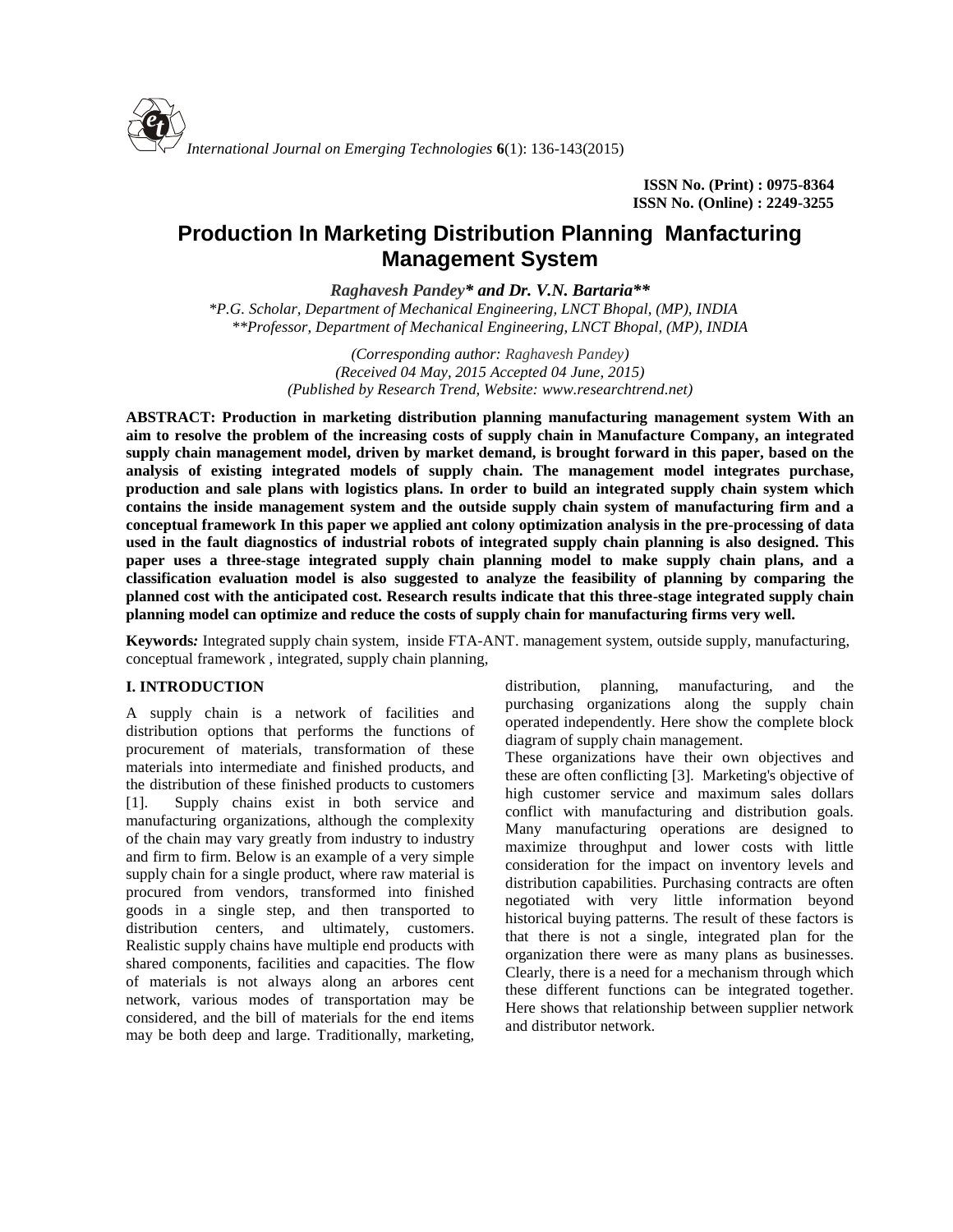

**Fig. 1.** Relation of supplier and customer.



**Fig. 2.** Relationship between supplier network and distribution network.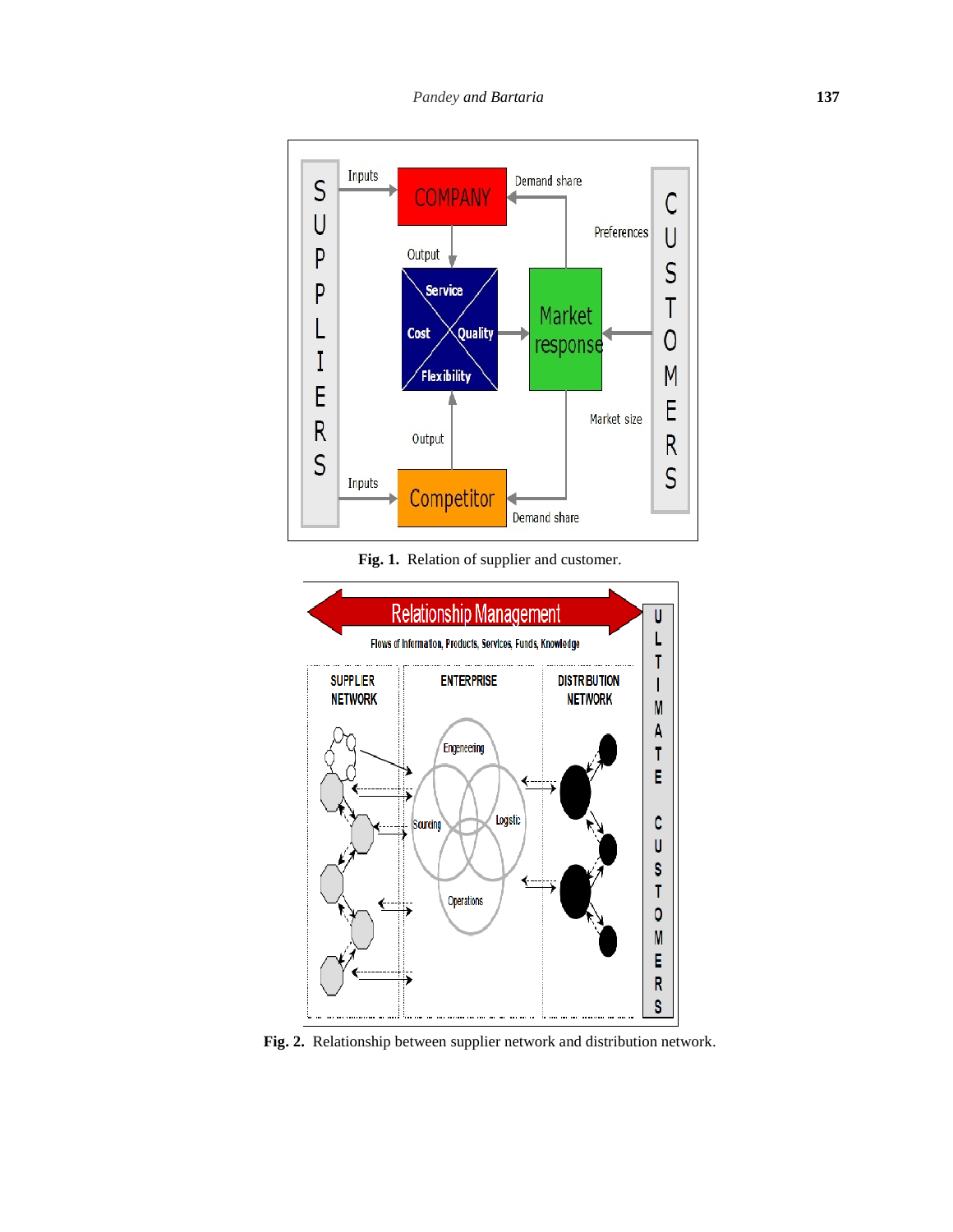Supply chain management is a strategy through which such integration can be achieved. [5] Supply chain management is typically viewed to lie between fully vertically integrated firms, where the entire material flow is owned by a single firm and those where each channel member operates independently. Therefore coordination between the various players in the chain is key in its effective management. Cooper and Ell ram [1993] compare supply chain management to a wellbalanced and well-practiced relay team. Such a team is more competitive when each player knows how to be positioned for the hand-off. The relationships are the strongest between players who directly pass the baton, but the entire team needs to make a coordinated effort to win the race. Supply chain management (SCM) [4] is the oversight of materials, information, and finances as they move in a process from supplier to manufacturer to wholesaler to retailer to consumer. Supply chain management involves coordinating and integrating these flows both within and among companies.



**Fig. 3.** Information about consequence of management of distribution.

It is said that the ultimate goal of any effective supply chain management system is to[6] reduce inventory (with the assumption that products are available when needed). As a solution for successful supply chain management, sophisticated software systems with Web interfaces are competing with Web-based application service providers who promise to provide part or all of the SCM service for companies who rent their service. Supply chain management flows can be divided into three main flows: (i) The product flow, (ii) The information flow, (iii) The finances flow

The product flow includes the movement of goods from a supplier to a customer, as well as any customer returns or service needs. The information flow involves transmitting orders and updating the status of delivery. The financial flow consists of credit terms, payment schedules, and consignment and title ownership arrangements.

There are two main types of SCM software: [7] planning applications and execution applications. Planning applications use advanced algorithms to determine the best way to fill an order. Execution applications track the physical status of goods, the management of materials, and financial information involving all parties. Some SCM applications are based on open data models that support the sharing of data both inside and outside the enterprise (this is called the extended enterprise, and includes key suppliers, manufacturers, and end customers of a specific company). This shared data may reside in diverse database systems, or data warehouses, at several different sites and companies.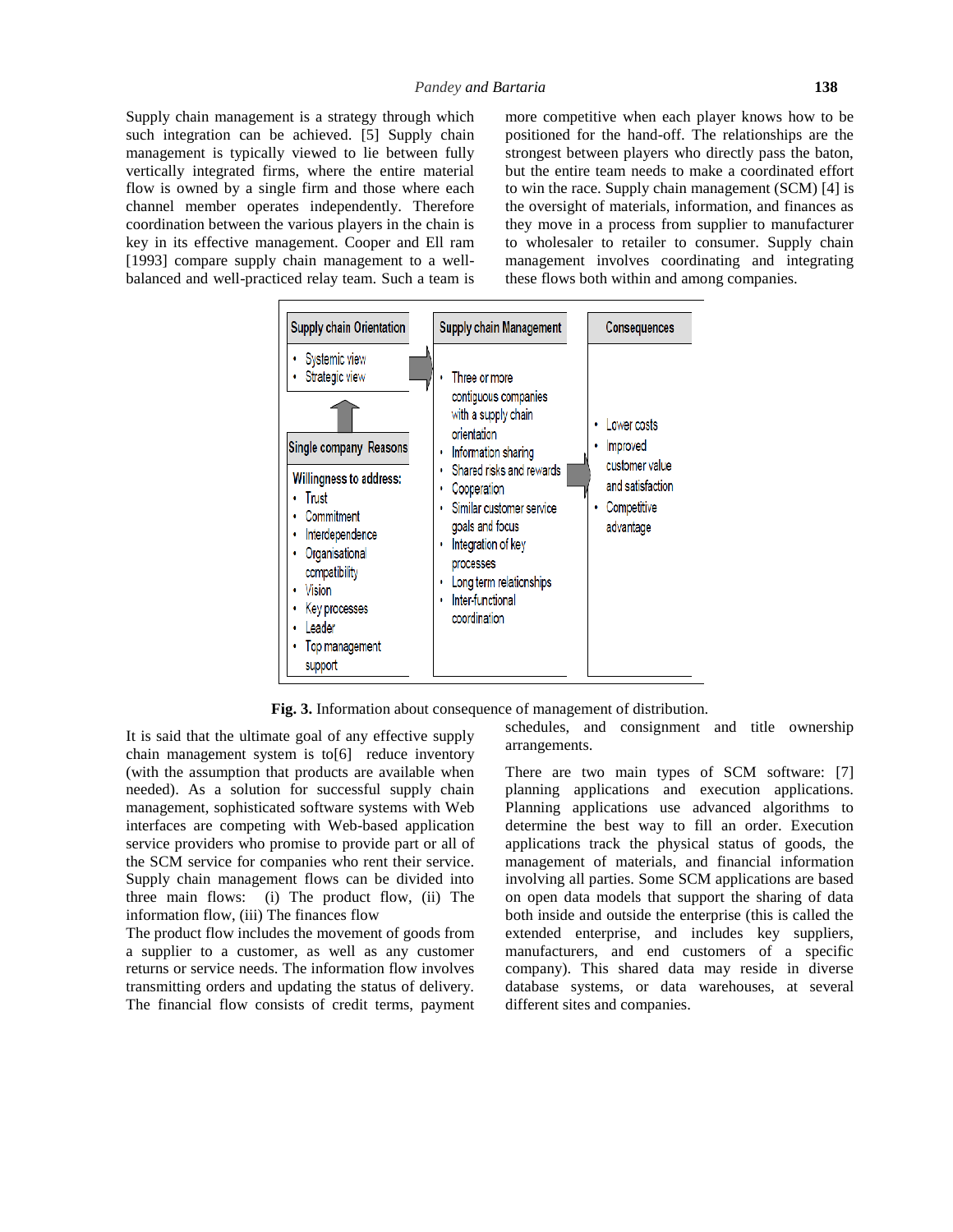By sharing this data "upstream" (with a company's suppliers) and "downstream" (with a company's clients), SCM applications have the potential to improve the time-to-market of products, reduce costs, and allow all parties in the supply chain to better manage current resources and plan for future needs.

Increasing numbers of companies are turning to Web sites and Web-based applications as part of the SCM solution. A number of major Web sites offer e procurement marketplaces where manufacturers can trade and even make auction bids with suppliers.

## **II. FAULT TREE ANALYSIS**

Fault tree is widely used in the reliability and safety assessment of engineering systems for over 40 years. The fault tree forms a basis for the analysis of a system primary design, and assuring system non-functional requirements (such as reliability, availability and safety). A fault tree is a graphical [8] representation of the relations between basic failures and a specific undesired system failure (Top event). The main result of a fault tree analysis is the probability of occurrence of the Top event. The procedure consists of two steps; construction of the fault tree, and analysis of the tree. In the first step the tree is constructed from a model of real system, automatically, or manually. In the next step, the constructed fault tree is analyzed, qualitatively or quantitatively. A number of reliability analysis tools have been developed to solve different reliability models, but the construction of the reliability models mostly relies on a manual procedure. The manual development could be difficult and error-prone, especially in the case of fault-tolerant [9] systems due to their inherent complexities such as redundancy, dependency and various interactions between components. One solution to this problem is to automatically generate reliability models Fault tree analysis (FTA) is a traditional reliability analysis technique. It is basically a deductive procedure for determining the various combinations of basic design component failures that could result in the occurrence of a specific undesired top event at the system level. Standard static Boolean logic constructs, such as AND, OR, and Voting (k-out-of-n, k/n) gates, [10] are used to decompose the fault events and construct the static fault trees. In addition, to model how sequences of fault events cause system failures, several dynamic constructs, such as Priority AND (PAND) and cost for the [13] Functional Dependency (FDEP) gates are also proposed. One benefit of the dynamic fault trees (DFTs) is that they can represent the dynamic behaviors of system failure mechanisms in a more

compact way compared with traditional Markov models. The DFTs are not only used in research oriented projects, but also recently introduced in some commercial FTA tools such as Relax Fault Tree. Unfortunately, the formal semantics of DFTs has not been well defined, and there are some fundamental semantic paradoxes in the informal descriptions of some dynamic gates such as the FDEP gates. These semantic troubles have not been [11] addressed before and may result in incorrect system unreliability's. Moreover, one constraint of the DFTs is that the history of event occurrences must be maintained during system maintenance stage, since the specifications of dynamic gates such as PAND depend on the past order of event occurrences. Consequently, the maintenance of the DFTs could be a critical issue since it now relies on a per mutational rather than a combinatorial model, and the history of component failures (and recoveries) must be used to update the fault tree states. FMEA is a technique that identifies, first, the potential failure modes of a product during its life cycle; second, the effects of these failures; and, third, the criticality of these failure effects in product functionality. FMEA provides basic information to reliability prediction, and product and process design. FMEA helps engineers find potential problems in the product earlier and thus avoids costly changes or reworks at later stages, such as at the manufacturing stage and at the product warranty stage. In the FMEA process, product functions must be carefully evaluated, and the potential failures must be listed. This analysis process provides a thorough analysis at each detailed functional design element. It allows FMEA to be a very useful tool in quality planning and reliability prediction. Most of the automotive part designs are required to be evaluated by the use of[12] FMEA in the design process. A FMEA report accompanied with the component/part design is a common practice in automotive industry. A good use of the FMEA technique can provide a manufacturing company benefits such as high product reliability, less modification, better quality planning, continuous improvement in product and process design, and lower manufacturing cost. A company must fully utilize FMEA to improve the reliability of the products and the processes to obtain the benefits mentioned above. If a company's main purpose of developing the FMEA report is to fulfil Customers' demand, then the benefits of performing FMEA will be reduced, and the FMEA process may not be compensated by the benefits of performing the analysis except that it satisfies customers' demand to have the report.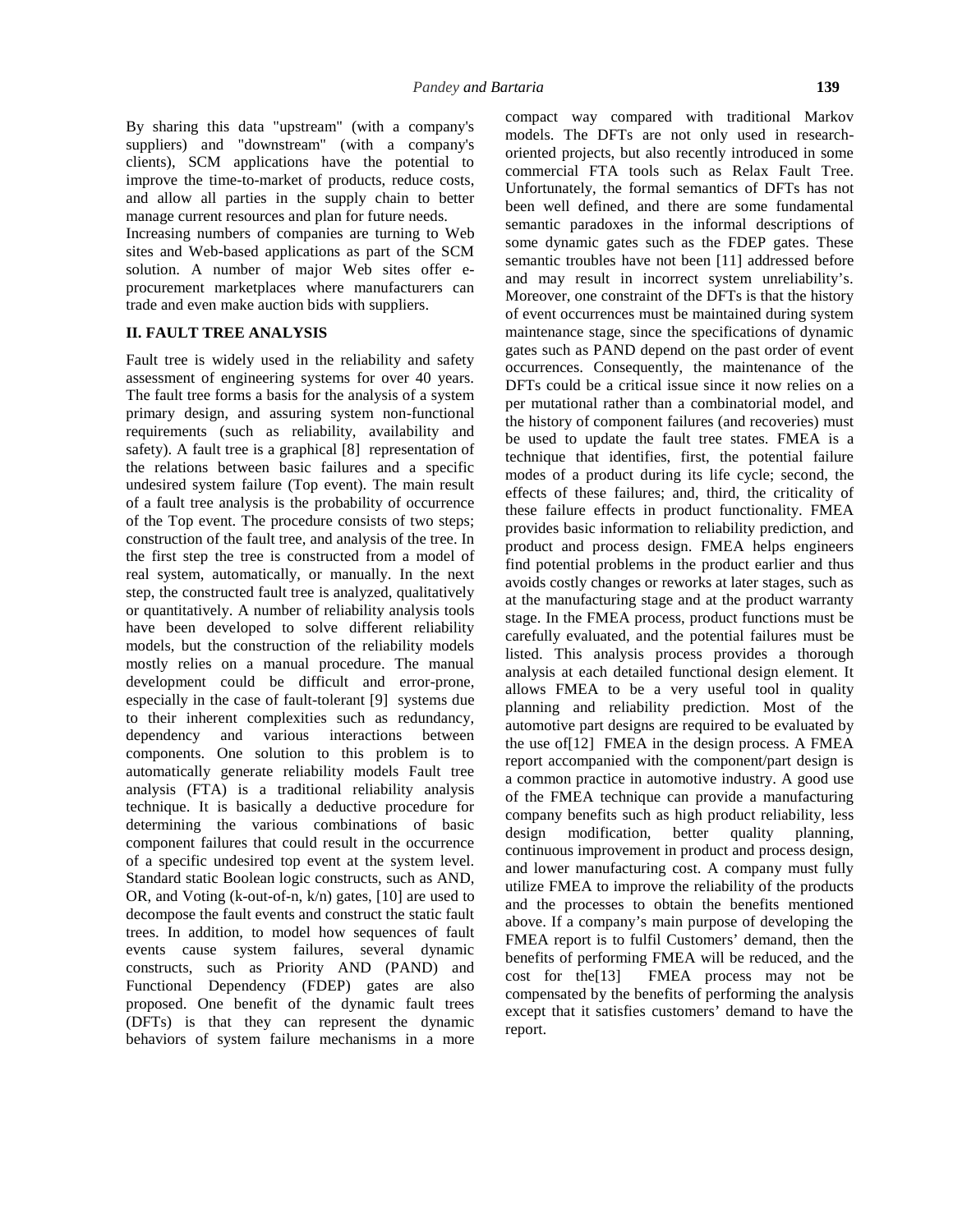The main reason that people do not fully utilize the FMEA result is that they do not know how and when to link the FMEA information with process control functions. Is there a linkage between the FMEA report and process control? This paper intends to reveal this hidden linkage. This research has developed An approach to integrate FMEA, product design, and process control to one complete closed loop to establish an overall quality control plan.

## **III. IMPROVEMENT OF FAULT TREE ANALYSIS FOR AUTOMATIC MANUFACTURING ROBOT**

the process of fault tree analysis in automatic manufacturing industries. The automatic production system fulfills the high rate of customer demand and supply. The working of high speed robot occurred some fault and error problem in production process. These fault and error process effect the rate of production and deceases the reliability factor of industries. For the improvement of reliability and diagnoses of fault various model and methods are used [2] such as fault analysis tree, fault analysis and management and Markova model process of production. Failure of the robot results in production line down-time and, in some cases, damage to the product that is being processed. Typically, it takes several days to bring the production line back to operation because the entire tool and workstation needs to be cleaned once the robot has been repaired or replaced. If product damage occurs, it may represent a loss in the order of several tens of thousands dollars, depending on how far in the production cycle the damage takes place. The risk of unexpected failures can be significantly reduced by monitoring the performance of the robotic system and predicting failures. This information can be used to prevent failures by servicing the robot as a part of the regular maintenance schedule of the tool. Those techniques are called health maintenance or condition (based) maintenance of the industrial robot. During the last decades, a large number of approaches have been developed towards machine condition monitoring, aiming to fault detection [1]. The common aspect of all is the intention to detect changes in characteristic aspects of the

"normal" or "nominal" machine behaviour that would possibly imply a fault, wear or abnormal operating condition. Dynamic response of machines, a number of signal processing methods have been especially adapted and modified, in order to expose characteristic aspects of the [2] "signature" of the machine related to specific faults. In the next section we discuss the fault analysis of robot based on FTA and next section discuss fault analysis by neural network and finally discuss path selection process for fault analysis.

#### *A. Robot fault analysis*

For correct modeling of performance for robot, the tool FBD has been used in primitive haze to show the system inputs, treated process and outputs of system clearly and briefly. In the neat phase, the fault tree analysis (FTA) has been engaged, that we by FTA as a logical model of up to down, to detect the error routes from an undesirable position. These detected routes are starting of a top event. The top event has been obtained by analyzing treated processes and in the primitive step. After detecting the error routes, the top event is as a potential fault and its reasons are recognized and then are investigated to analyses destructions (faults) in the tables FMEA. Finally, the preventive acts are suggested to control occurrence of destructions. Thus, reducing the fault in the result of preventive acts, the reliability R (t) will be improved. Determining the potential modes of destruction is required to know and analyse the system perfectly. Here, there is the system of cannibalization having four free- degree that has been designed in order to move spares in the weight of maximum 500 gr [3]. In this robot have been used strong steel arms and seven serves of dc motor with the moment about 30 kg and many other electronic hardware's [4]. The plan FBD for the robot is according to fig. With a complete plan FBD, the potential fault modes are determined by studying treated processes. We find that disablement in the whole process, not moving the joints or clamps, not sending message from sensor or not sending the orders from CPU, can be undesirable modes in present processes that may influence the output of process. By knowing such modes, we start to study the reasons.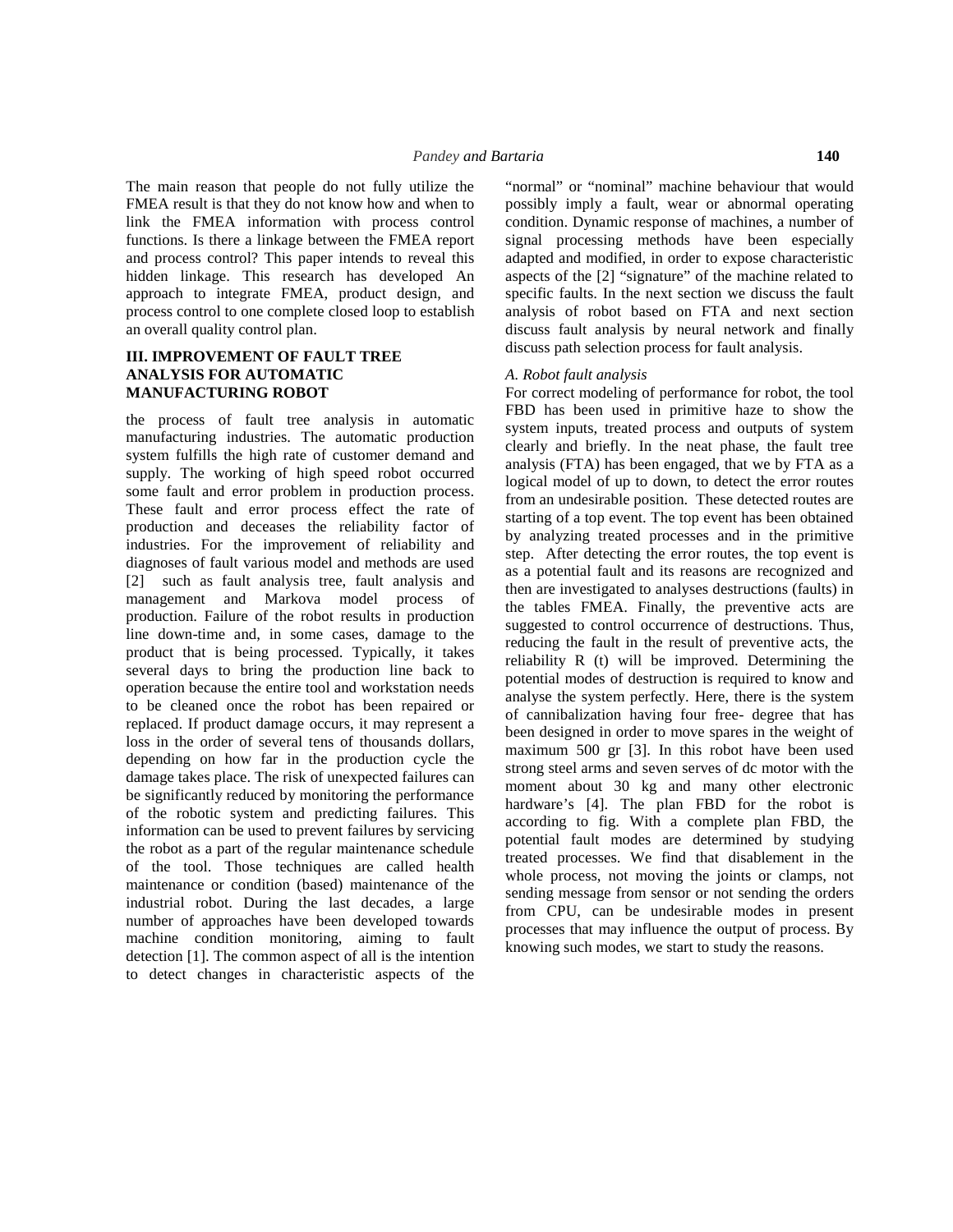## **IV. IMPLEMENTATION DETAILS & RESULT ANALYSIS**



**Fig. 4.** Component analysis of automatic indstrial robot for angular velocity and time respone for processing of fault tree data.



**Fig. 5.** Data amplitude and time respone of robot arm for validation of fault occured in the process of automatic manufacturing.



**Fig. 6.** Data amplitude and time respone of robot arm for validation of fault occured in the process of automatic manufacturing and the change the value of fault path with certain amount of constant.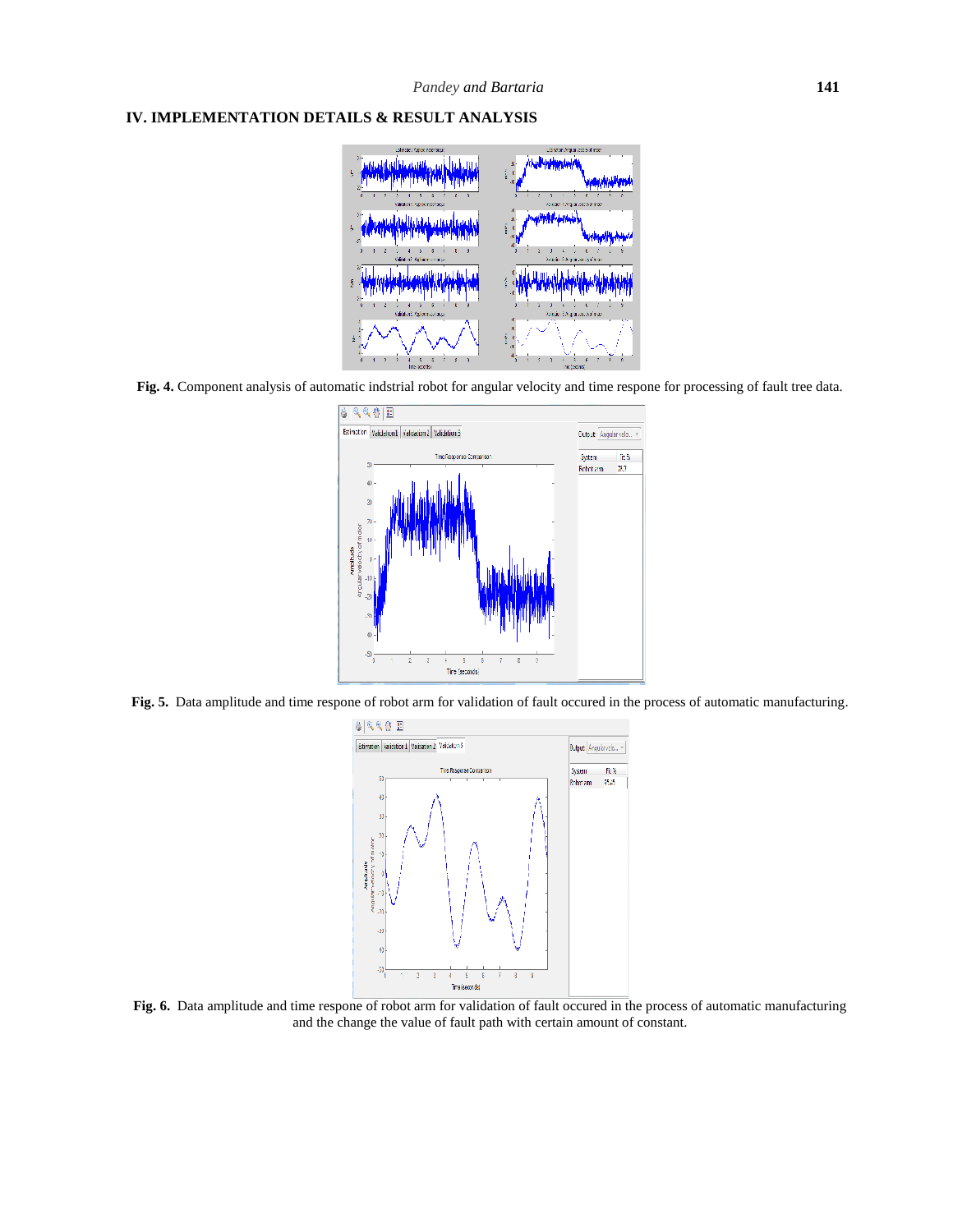*A. Fault path selection based on ant colony optimization*



**Fig. 7.** Path selection for robot arm in fault tree in robot moved with angular velocity.



**Fig. 8.** Comparative result analysis for fault analysis using FTA and FTA-ANT. The loss of fault path decrease in ant process in compression of FTA.

#### **V. CONCLUSIONS**

In this paper we applied ant colony optimization analysis in the pre-processing of data used in the fault diagnostics of industrial robots. The output of FTA was then used as the input of a Ant Colony System classifier whose output predicts the state of the industrial robot. As states we considered the normal operation and 5 faulty conditions which are: brake drag (high &medium), collision (hard  $&$  soft) with external obstruction and incorrect motor commutation (phase angle). Verification of the proposed algorithm was performed off-line using experimental data obtained from an industrial robot used in the semiconductor manufacturing industry. The FTA was excellent for data reduction and capturing the required features of the signal needed for the Ant Colony System training. The experimental results showed that the Ant Colony System classifier had a very high fault detection success rate (around or above 90%) for all faults. However, it showed difficulty distinguishing between the hard and soft collisions. Combining these two relevant faulty conditions into one fault that of just "collision" the Ant Colony System based classifier achieves a high rate of success For that fault too.